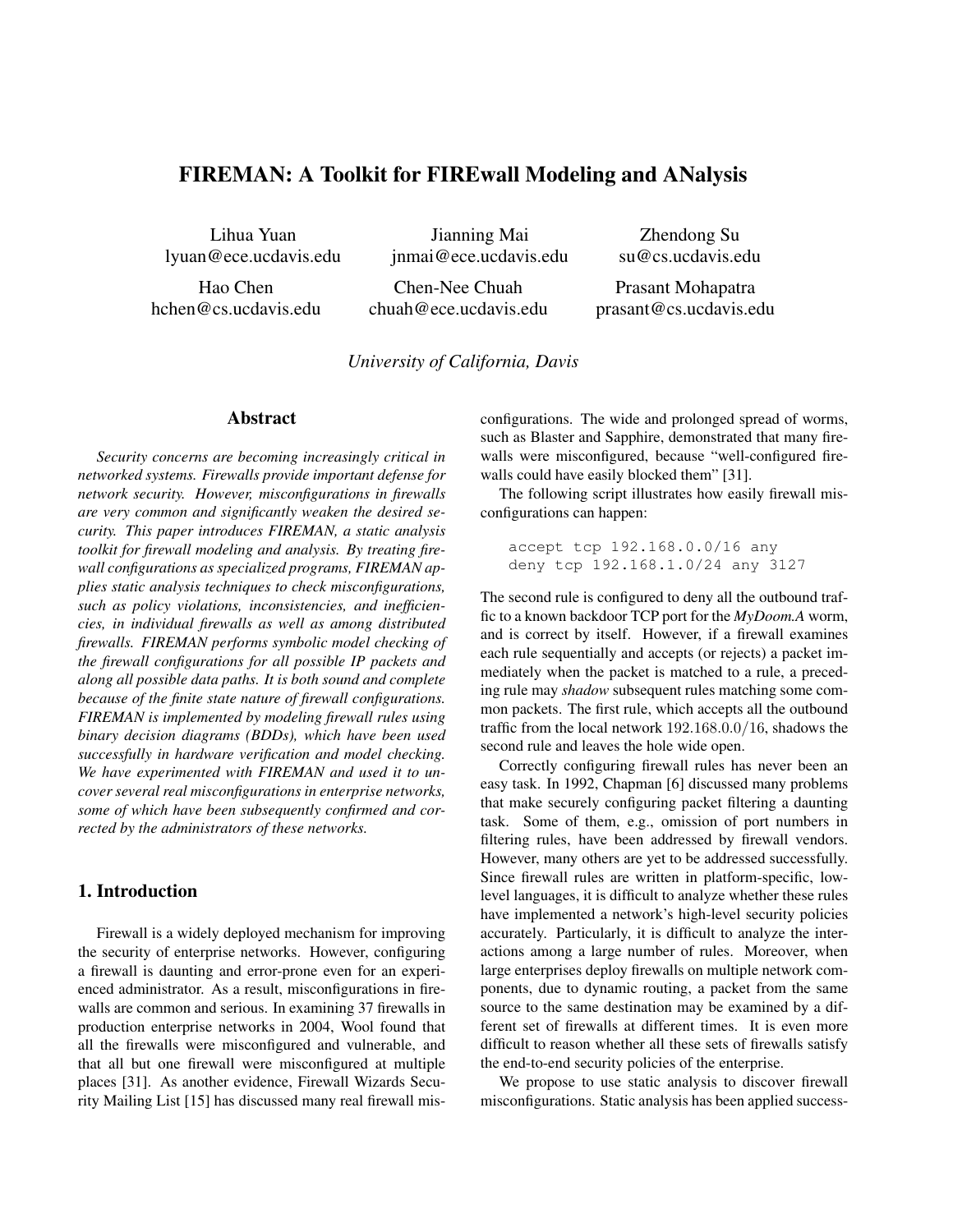fully to discover security and reliability bugs in large programs [7,11], where it examines the control-flow and/or the data-flow to determine if a program satisfies user-specified properties without running the program. A firewall configuration is a specialized program, so it is natural to apply static analysis to check firewall rules. Compared to testing, static analysis has three major advantages: (1) it can proactively discover and remove serious vulnerabilities before firewalls are deployed; (2) it can discover all the instances of many known types of misconfigurations, because it can exhaustively examine every path in the firewall efficiently; (3) when multiple firewalls are deployed in a complex network topology and are subject to dynamic routing configurations, static analysis can discover vulnerabilities resulting from the interaction among these firewalls without the need to configure these routers.

Testing has been proposed to discover firewall misconfigurations [3, 21, 27, 30], where a tool generates packets and examines whether a firewall processes these packets as intended. However, due to the enormous address space of packets, one cannot test all possible packets practically. Al-Shaer and Hamed describe common pairwise inconsistencies in firewall rules and propose an algorithm to detect these inconsistencise [1, 2]. Our work is inspired by them, but our tool can detect a much wider class of misconfigurations, such as inconsistencies and inefficiencies among multiple rules and security policy violations, and misconfigurations due to the interaction among multiple firewalls. To the best of our knowledge, our work is the first to apply rigorous static analysis techniques to real firewalls and to have found real misconfigurations.

We have implemented our approach in the tool FIRE-MAN — FIREwall Modeling and ANalysis. FIREMAN discovers two classes of misconfigurations: (1) *violations of user-specified security policies* — For example, allowing incoming packets to reach the TCP port 80 on an internal host violates the security policies of most networks; (2) *inconsistencies and inefficiency among firewall rules*, which indicate errors or warnings regardless of the security policies — For example, a rule intended to reject a packet is shadowed by a preceding rule that accepts the packet. FIREMAN can discover problems not only in individual firewalls but also in a distributed set of firewalls that collectively violate a security policy.

We summarize our major contributions as follows:

- 1. We give a comprehensive classification of firewall misconfigurations for both single firewalls and distributed firewalls (Section 3);
- 2. We present a static analysis algorithm to examine firewall rules for policy violations and inconsistencies at different levels: intra-firewall, inter-firewall, and cross-path (Section 4);

3. We provide an implementation of our algorithm in the tool FIREMAN based on binary decision diagrams (BDDs). Using FIREMAN, we have discovered previously unknown misconfigurations in production firewalls. (Section 5)

The rest of this paper is organized as follows. Section 2 describes the operational model of firewalls, which lays the foundation for static analysis and error detection. Section 3 classifies misconfigurations into policy violations, inconsistencies, and inefficiencies. Section 4 presents our static analysis algorithm for checking firewall misconfigurations. Section 5 describes our implementation and evaluation of FIREMAN, and the previously unknown misconfigurations that FIREMAN discovered in production firewalls. Section 6 reviews related work and Section 7 concludes this paper.

# 2. Modeling Firewalls

# 2.1. Models for Individual Firewalls

Firewalls from different vendors may vary significantly in terms of configuration languages, rule organizations and interaction between lists or chains. However, a firewall generally consists of a few interfaces and can be configured with several access control lists (ACLs). Both the ingress and egress of an interface can be associated with an ACL. If an ACL is associated to the ingress, filtering is performed when packets arrive at the interface. Similarly, if an ACL is associated to the egress, filtering will be performed before packets leave the interface.

Each ACL consists of a list of rules. Individual rules can be interpreted in the form  $\langle P, \text{ action} \rangle$ , where P is a predicate describing what packets are matched by this rule and action describing the corresponding action performed on the matched packets. Packets not matched by the current rule will be forwarded to the next rule until a match is found or the end of the ACL is reached. At the end of an ACL, the default action will be applied. This is similar to an "if-elif-else" construct in most programming languages. Implicit rules vary on different firewall products. On Cisco PIX firewall and routers, the implicit rule at the end of an ACL denies everything. On Linux Netfilter, the implicit rule is defined by the *policy* of the chain.

Note that what we have described is the so-called "firstmatching" ACLs. Some firewalls e.g. BSD Packet Filter, use last-matching ACLs, in which the decision applied to a packet is determined by the last matched rule. An ACL using last-matching can be converted to first-matching form by re-ordering. In this paper, we assume every ACL uses first-matching.

Traditional *stateless* firewalls treat each packet in isolation and check every packet against the ACL, which is com-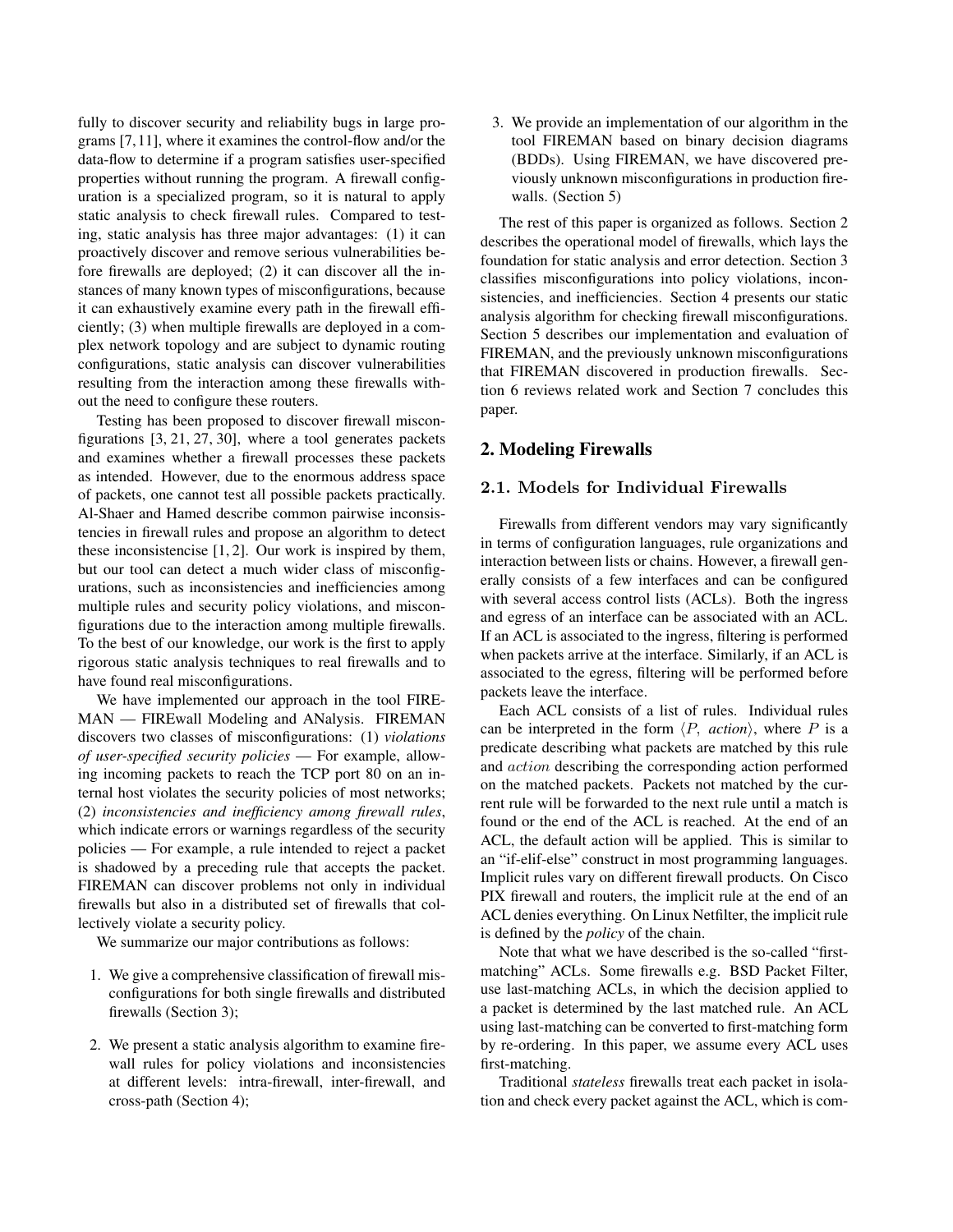putation intensive and often the performance bottleneck. Modern *stateful* firewalls can monitor TCP 3-way handshake and build an entry in the state table. If the firewall matches a packet to an *ESTABLISHED* flow, it can accept it without checking the ACL, thus significantly reduce the computation overhead. However, the ACLs still determine whether a state can be established in the first place. Therefore, the correct configuration of ACLs is important even for stateful firewalls.

| Format                                | <b>Action for Matched Packets</b> |
|---------------------------------------|-----------------------------------|
| $\langle P, \text{ accept}\rangle$    | accept the packet                 |
| $\langle P, \text{ deny} \rangle$     | deny the packet                   |
| $\langle P, \text{ chain } Y \rangle$ | goto user chain "Y"               |
| $\langle P$ , return $\rangle$        | resume calling chain              |

Table 1: Firewall rule formats.

Depending on the available "actions" and rule execution logic, we classify firewalls into two typical models: (1) the *simple list model*, which is represented by Cisco PIX firewall and router ACLs and (2) the *complex chain model*, which is represented by Linux Netfilter. Firewalls using the simple list model allow only *"accept"* and *"deny"* actions. The complex chain model, in addition to *"accept"* and *"deny"*, also supports calling upon another user-defined chain or *"return."* We use *rule graphs* to model the controlflow of ACLs. As can be seen in Section 4.1, the rule graph of ACLs using the simple list model is just itself. The rule graphs for ACLs using the complex chain model are similar to control-flow graphs in programming languages.



Figure 1: Model of individual firewalls.

#### 2.1.1 Simple List Model

Figure 1a depicts the simple list model of an ACL. Since only *"accept"* or *"deny"* actions (first two forms shown in Table 1) are allowed, any packet will traverse the list in order until a decision is made on each packet. An implicit rule at the end of the list will match the rest of the packets and apply the default action to these remaining packets. We make the implicit rule explicit by appending them to the end of the list.

### 2.1.2 Complex Chain Model

The Linux-based firewall implementation, Netfilter [29], has a more complicated grammar for the rules, which may take any of the four forms shown in Table 1. In addition to *"accept"* or *"deny,"* the action field can call upon another user-defined chain for further processing. The user-defined chain can also choose to *"return"* to the next rule of the calling chain. One can view the action of calling a userdefined chain as a function call and the corresponding *"return"* as a function return. This feature, similar to the use of functions in programming languages, facilitates reusable configurations and improves firewall efficiency.

Figure 1b depicts a typical firewall using the chain-based model. The built-in chain "X", which is the starting point, can call upon a user-defined chain "Y" for further processing. Chain "Y" can either explicitly return to the calling chain "X" when certain predicate is satisfied or the end of chain "Y" is reached. Other chains may call chain "Y" as well.

### 2.2. Network of Firewalls

In a typical network environment, multiple firewalls are often deployed across the network in a distributed fashion. Although firewalls are configured independently, a network depends on the correct configuration of *all* related firewalls to achieve the desired *end-to-end security behavior*. By "end-to-end security behavior," we refer to the decision on whether a packet should be allowed to reach a protected network. It can be from one side of a Virtual Private Network (VPN) to another side of the VPN. It can also be from the untrusted Internet to the trusted secured intranet.

Take Figure 2 for example. An enterprise network is connected to the Internet through two different ISPs and firewalls  $W$  and  $X$  are deployed to guard the Demilitarized Zone (DMZ). Services such as Web and email that must allow public access are more vulnerable (hence less trustworthy) and normally put in the DMZ. Further inside, the internal network is guarded by additional firewalls Y and Z. In general, firewalls Y and Z will have a tighter security policy. Important applications and sensitive data are often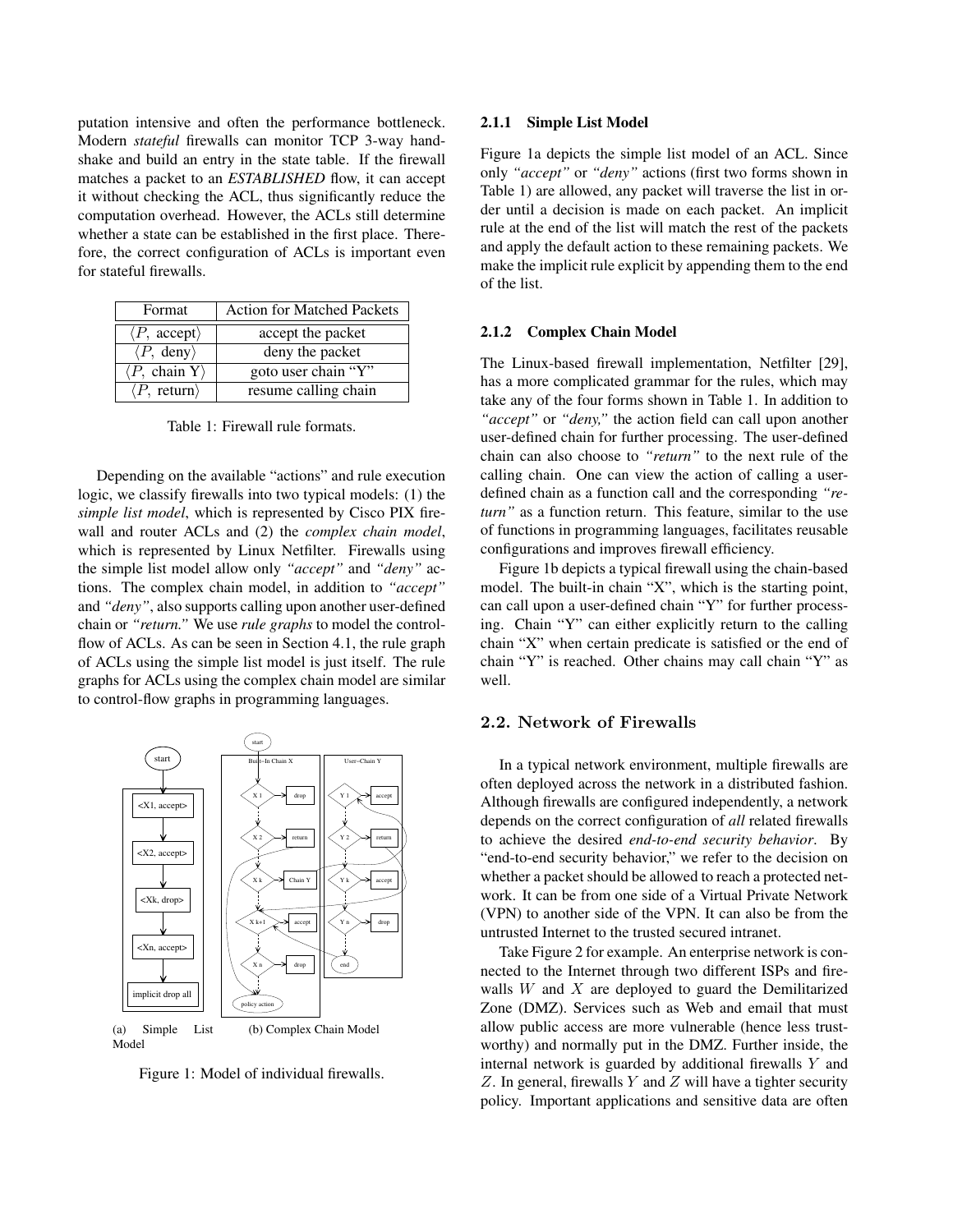

Figure 2: Network of firewalls.

running inside the internal trusted networks, and only limited accesses are allowed.

Since there exists multiple paths from the Internet to the internal network, the filtering action taken depends on the path a packet actually traverses. Although a packet does not actually choose its data path, the dynamics of the underlying routing plane may assign different paths for the same set of packets at different time. Ideally, firewalls should perform consistently regardless of the underlying routing decisions. To guarantee reachability of desired packets, the administrator must ensure that none of the firewalls on the path denies them. On the other hand, the administrator must ensure that no potential path allows prohibited packets to access the protected network.

# 3. Misconfigurations

A firewall does not provide security in its own right. The way the firewall is configured determines the overall security effectiveness. In this section, we discuss firewall misconfigurations and classify them. Section 3.1 discusses policy violations, which can be checked against well-defined policies. Not all misconfigurations can be caught by policy definitions. In Section 3.2, we discuss inconsistent configurations and how to use these to infer misconfigurations. Section 3.3 discusses some inefficient configurations that are not errors, but may still adversely affect the firewall performance.

The sample scripts used in this paper are written in the format of: *<action, protocol, src ip, src port, dst ip, dst port>* where *src ip* and *src port* denote respectively source IP address and source port number. Similarly, *dst ip* and *dst port* refer to destination IP address and port number respectively. Both source and destination ports are optional. The IP addresses used in this paper are written in private IP address blocks on purpose only to avoid exposing address information.

# 3.1. Policy Violations

Administrators often have a high-level policy describing what should be prohibited (*blacklists*) or ensured (*whitelist*) access to the network. It is crucial that firewall configurations exactly reflect the security policy. Any nonconforming configurations may result in undesired blocking, unauthorized access, or even the potential for an unauthorized person to alter security configurations. Therefore, a firewall must be verified against the policy.

Although policy definition is subjective to individual institutions, the network security community has some wellunderstood guidelines on firewall configurations. From an external auditor's point of view, Wool [31] studied 37 configurations of Check Point's FireWall-1 product and noticed 12 common firewall configuration errors. Among them, allowing "any" destination on outbound rules, "any" service on inbound rules happens to 90% of the configurations. Allowing NetBIOS and Portmapper/Remote Procedure Call service is also a common class of errors that exposes the network to very insecure services. A major number of firewalls are not configured correctly to provide proper protection. Approximately 46% of the firewalls are not configured with a *stealth rule* to hide itself, and above 70% of them are open to insecure management protocols or external management machines. All these "errors" affect the security of the entire network and must be carefully checked.

Another source of input for the blacklist is the *bogon* list [9], which describes IP blocks or port numbers not currently allocated by IANA and RIRs plus those reserved for private or special use. Attackers often use these IP blocks or ports for DoS attacks, spamming or hacking activities. Most firewall administrators would want to ensure that traffic from/to these IP blocks or port numbers are neither explicitly nor implicitly accepted to reach their networks.

### 3.2. Inconsistencies

Firewall configurations represent the administrator's intention, which should be consistent. Therefore, inconsistencies are often good indicators of misconfigurations. Unlike policy violations, for which there are well-defined references (*blacklists* and *whitelists*) to compare against, checking for inconsistencies is solely based on the configuration files and does not need external input. Inconsistencies happen at three levels: *intra-firewall*, *inter-firewall*, and *crosspath*.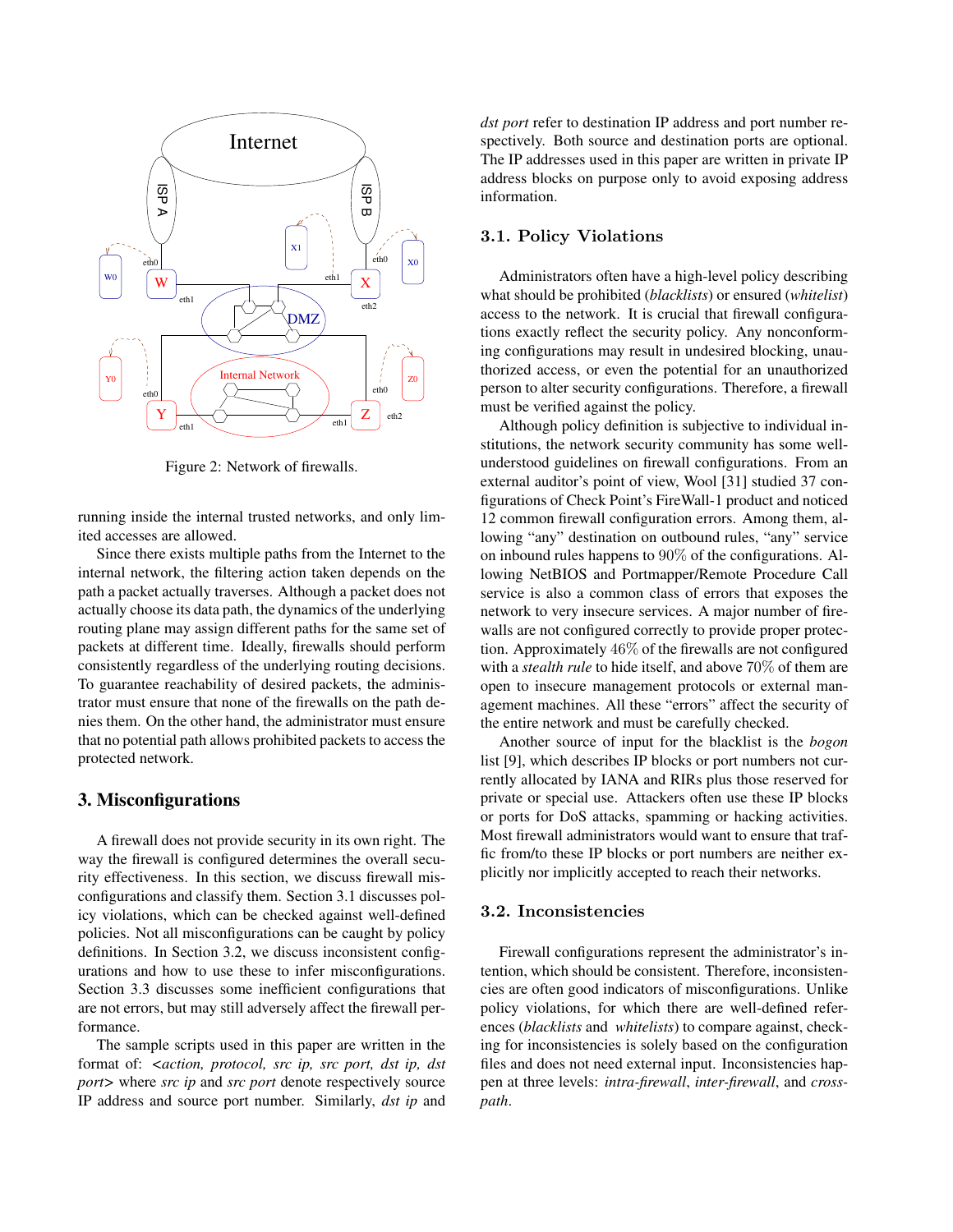### 3.2.1 Intra-firewall Inconsistencies

| 1. | deny tcp $10.1.1.0/25$ any            |
|----|---------------------------------------|
| 2. | accept udp any 192.168.1.0/24         |
| 3. | deny tcp 10.1.1.128/25 any            |
| 4. | deny udp 172.16.1.0/24 192.168.1.0/24 |
| 5. | accept tcp $10.1.1.0/24$ any          |
| 6. | deny udp 10.1.1.0/24 192.168.0.0/16   |
| 7. | accept udp $172.16.1.0/24$ any        |

Table 2: Sample script 1.

- 1. *Shadowing*: refers to the case where *all* the packets one rule intends to deny (accept) have been accepted (denied) by preceding rules. This often reveals a misconfiguration and is considered an "error." A rule can be shadowed by one preceding rule that matches a superset of the packets. In Table 2, rule 4 is shadowed by rule 2 because every UDP packet from 172.16.1.0/24 to 192.168.1.0/24 is accepted by rule 2, which matches any UDP packets destined to 192.168.1.0/24. Alternatively, a rule may also be shadowed by a set of rules *collectively*. For example, rule 5 is shadowed by the *combination* of rules 1 and 3. Rule 1 denies TCP packets from 10.1.1.0/25, and rule 3 denies TCP packets from 10.1.1.128/25. Collectively, they deny all TCP packets from 10.1.1.0/24, which are what rule 5 intends to accept.
- 2. *Generalization*: refers to the case where a subset of the packets matched to this rule has been excluded by preceding rules. It is the opposite of shadowing and happens when a preceding rule matches a subset of this rule but takes a different action. In Table 2, rule 7 is a generalization of rule 4 because UDP packets from 172.16.1.0/24 *and* to 192.168.1.0/24 form a subset of UDP packets from  $172.16.1.0/24$  (rule 7), yet the decision for the former is different from the later.
- 3. *Correlation*: refers to the case where the current rule *intersects* with preceding rules but specifies a different action. The predicates<sup>1</sup> of these correlated rules intersect, but are not related by the superset or subset relations. The decision for packets in the intersection will rely on the order of the rules. Rules 2 and 6 are correlated with each other. The intersection of them is "udp 10.1.1.0/24 192.168.1.0/24," and the preceding rule determines the fate of these packets.

Generalization or correlation may not be an error but a commonly used technique to exclude part of a larger set from certain action. Proper use of these techniques could result in fewer number of rules. However, these techniques should be used very consciously. ACLs with generalizations or correlations can be ambiguous and difficult to maintain. If a preceding rule is deleted, the action for some packets in the intersection will change. On a large and evolving list of rules, it may be difficult to realize all the related generalizations and correlations manually. Without a priori knowledge about the administrators intention, we cannot concretely tell whether this is a misconfiguration. Therefore, we classify them as "warnings."

#### 3.2.2 Inter-Firewall Inconsistencies

| X <sub>0</sub> | 1. | deny tcp any $10.1.0.0/16$              |
|----------------|----|-----------------------------------------|
|                | 2. | accept tcp any any                      |
| X1             | 1  | accept any any any                      |
| Z <sub>0</sub> | 1. | deny tcp any $10.0.0.0/8$               |
|                | 2. | accept tcp any any                      |
|                | 3. | deny udp any 192.168.0.0/16             |
| W0             | 1. | deny tcp any $10.0.\overline{0.0/8}$    |
|                | 2. | accept tcp any any                      |
|                | 3. | deny udp any 192.168.0.0/16             |
| Y <sub>0</sub> | 1. | accept tcp any any                      |
|                | 2. | accept udp 172.16.0.0/16 192.168.0.0/16 |

Table 3: Sample script 2.

Inconsistencies among different firewalls might not be errors. When a few firewalls are chained together, a packet has to survive the filtering action of *all* the firewalls on its path to reach its destination. Therefore, a downstream firewall can often rely on upstream firewall to achieve policy conformance and can be configured more loosely. On the other hand, a downstream firewall at the inner perimeter often needs a tighter security policy. Consider the topology in Figure 2 with the configuration scripts in Table 3, packets destined to 10.0.0.0/8 but not to 10.1.0.0/16, e.g.,  $10.2.0.0/16$ , will be accepted by  $X0$  (rule 2) and therefore have access to the DMZ. However, they are denied by Z0 (rule 1) to protect the internal network.

Without input from the administrator, the only interfirewall inconsistency we, as tool writer, can classify as an "error" is *shadowed accept rules*. By explicitly allowing certain predicates, we infer that the administrator *intends* to receive these packets. For example, in Table 3, rule 2 of  $Y0$  accepts UDP packets from  $172.16.0.0/16$  to  $192.168.0.0/16$ , yet these packets are filtered by  $W0$  (rule 3) at the upstream. To the downstream users, this may manifest as a connectivity problem.

<sup>&</sup>lt;sup>1</sup>In this context, we view a predicate as both a set of matching packets and a logical predicate specifying this particular set. We use these two interpretations interchangeably.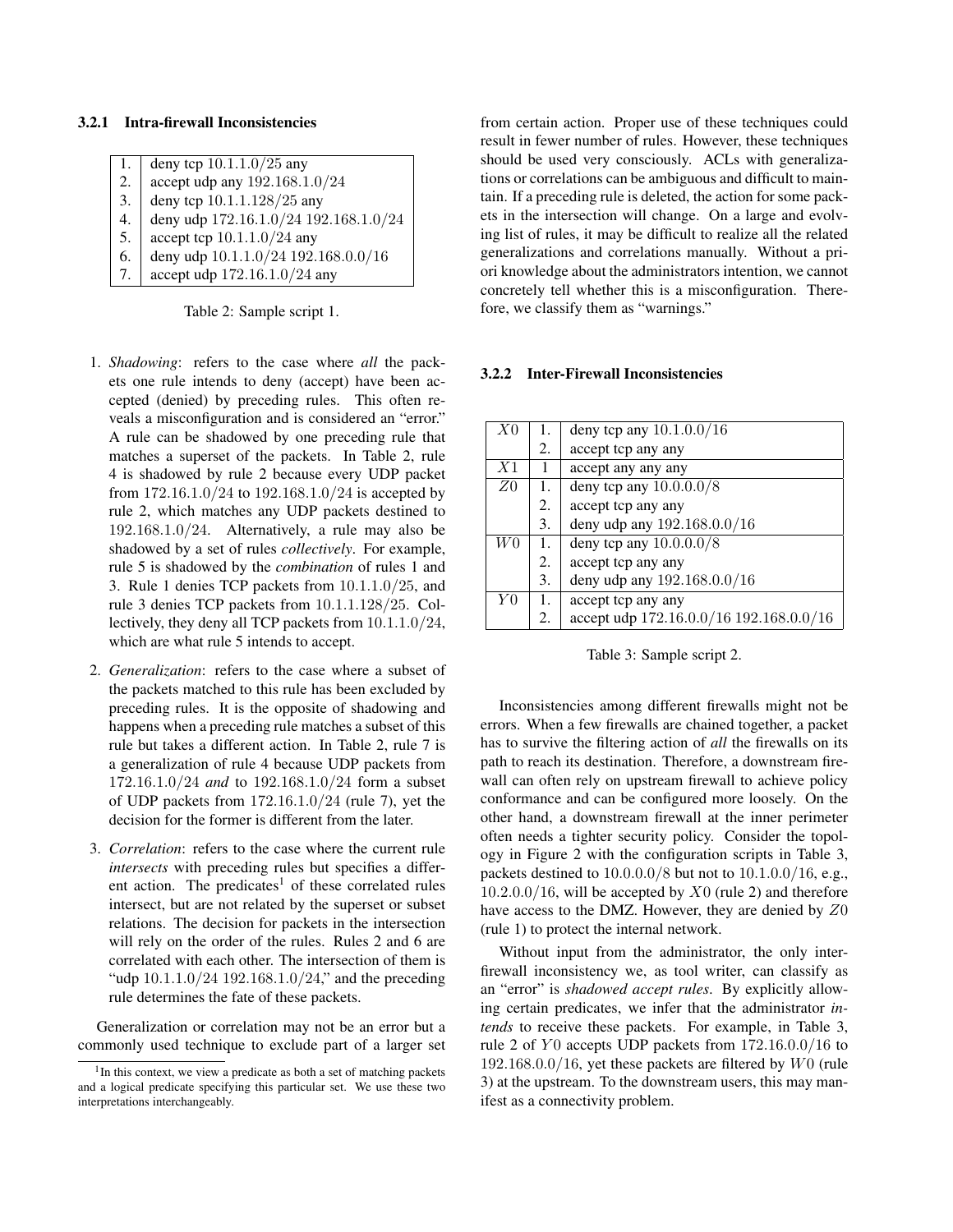#### 3.2.3 Cross-Path Inconsistencies

As discussed in Section 2.2, there could exists multiple data paths from the Internet to the same protected network. Cross-path inconsistency refers to the case where some packets denied on one path are accepted through another path. It depends on the underlying routing table whether these anomalies are exploitable. However, attacks that affect routing protocols do exists and an attacker needs to succeed only once. Cross-path inconsistencies may also be taken for intermittently disrupted services. Packets originally reaching the network may switch over to another path that denies such packets because of routing changes.

Consider again the topology in Figure 2 with the configuration scripts in Table 3, paths  $X \rightarrow dmz \rightarrow Z$  and  $W \rightarrow dmz \rightarrow Y$  both deny "udp any 192.168.0.0/16," which probably should not be allowed to reach the internal network. Yet one may also notice that these packets can leak into the internal network through the path  $X \to dmz \to Y$ . This path may not always be available since the actual path is determined by the underlying routing protocol. However, routing is designed to be adaptive to link failures and heavy load. In addition, it is relatively easy to inject false routing messages [8]. A safe firewall configuration should not rely on that, and should assume that all paths are topologically possible.

Checking cross-path inconsistencies based on active testing is very difficult. It may disrupt the production network since routing tables must be altered to test different scenarios. Manually auditing such anomalies is also difficult. Even for a network of moderate size, the number of possible paths between two nodes can be large.

### 3.3. Inefficiency

A firewall needs to inspect a huge number of packets. Therefore, it is difficult not to be concerned with firewall efficiency. A lot of work has been dedicated to improve the firewall speed through better hardware and software designs and implementations. To administrators, the most practical way to improve firewall efficiency is through better configuration of the firewall.

An efficient firewall configuration should require the minimum number of rules, use the least amount of memory, and incur the least amount of computational load while achieving the same filtering goals. Although inefficiency does not directly expose a vulnerability, a faster and more efficient firewall will encourage firewall deployment and therefore make the network safer. In addition, the efficiency of a firewall can determine a network's responsiveness to Denial-of-Service (DoS) attacks.

| 1. | accept tcp $192.168.1.1/32$ 172.16.1.1/32 |
|----|-------------------------------------------|
| 2. | accept tcp $10.0.0.0/8$ any               |
| 3. | accept tcp $10.2.1.0/24$ any              |
| 4. | deny tcp any any                          |
| 5. | deny udp 10.1.1.0/26 any                  |
| 6. | deny udp 10.1.1.64/26 any                 |
| 7. | deny udp 10.1.1.128/26 any                |
| 8. | deny udp 10.1.1.192/26 any                |
| 9. | deny udp any                              |

Table 4: Sample script 3.

### 3.3.1 Redundancies

Redundancy refers to the case where if a rule is removed, the firewall does not change its action on *any* packets. Reducing redundancy can reduce the total number of rules, and consequently reduce memory consumption and packet classification time [24].

A rule can be considered redundant if the preceding rules have matched a superset of this rule and specifies the same action. For example, in Table 4, rule 3 is redundant since rule 2 has already specified the same action for all packets that match rule 3. A rule can also be made redundant by the subsequent rules. Rules 5, 6, 7 and 8 are all redundant because if we remove them, these packets are still going to be denied by rule 9. In fact, for firewalls with a "deny all" policy implicitly appended to the end of an ACL, we do not need rules 4 − 9 altogether.

Redundant accept or deny rules are "errors" *within the same firewall*. This is, however, not true in distributed firewalls. A packet *must* be accepted on *all* the firewalls on its path to reach the destination. Redundant accept rules on different firewalls, such as the second rules of  $X0$  and  $Z0$ in Table 3, are both necessary. Redundant deny rules *on different firewalls* are unnecessary, but are often considered good practice to enhance security. This redundancy provides an additional line of defense if the outer-perimeter is compromised.

### 3.3.2 Verbosities

Verbosity refers to the case where a set of rules may be summarized into a smaller number of rules. For example, rules 5, 6, 7, and 8 in Table 4 can be summarized into a single rule "deny udp 10.1.1.0/24 any." Verbosity often happens in practice when administrators build up the filter list over a period of time. Such cases are frequently observed in the real configurations we have collected.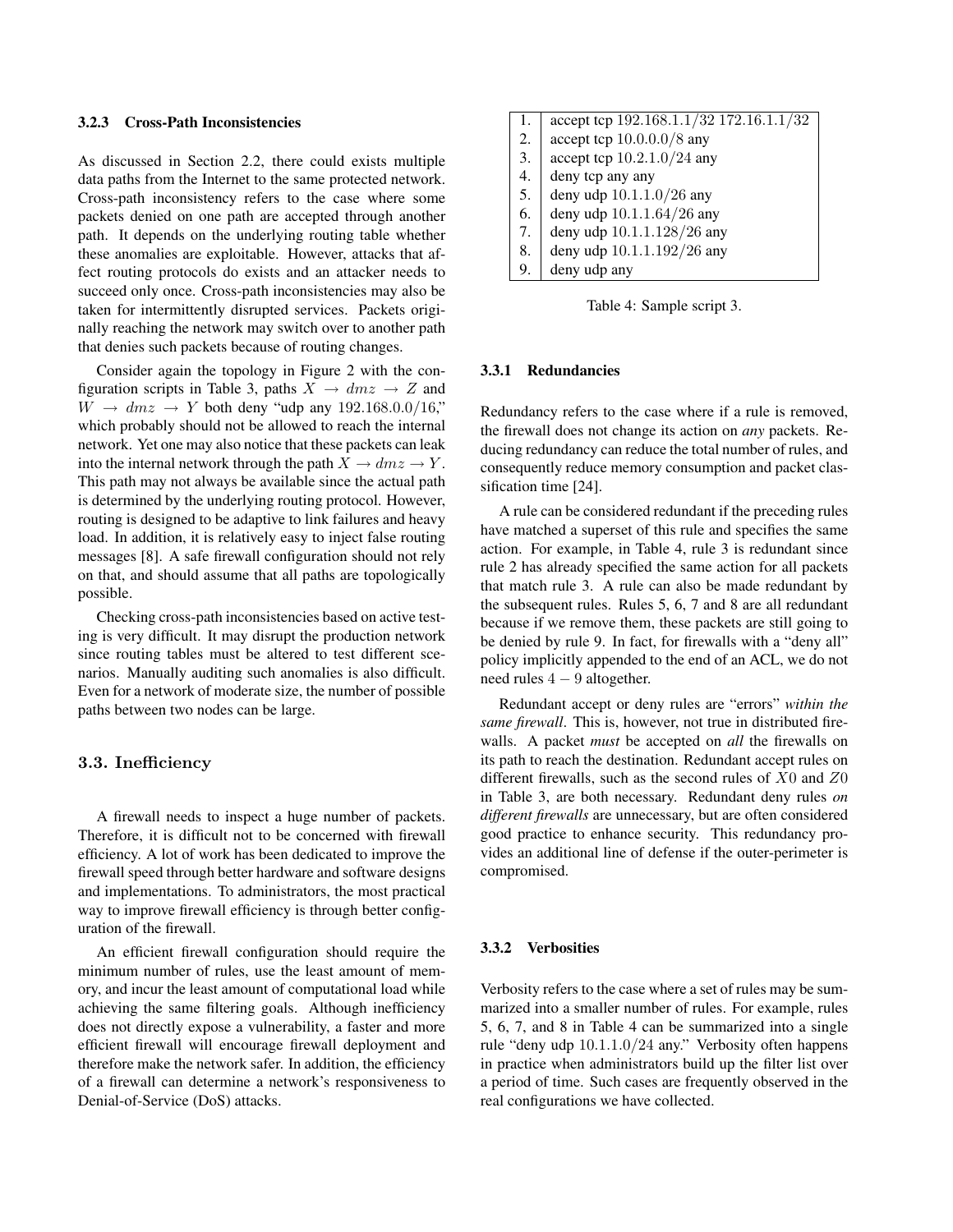# 4. Analysis Framework of FIREMAN

In this section, we present the framework of FIREMAN that consists of two phases. First, FIREMAN parses a firewall configuration into an compact representation based on the operational semantics of a firewall. An ACL is translated into a rule graph and distributed firewalls, with additional information about network topology, are translated into an ACL-tree. We then check for anomalous configurations based on the rule graph and ACL-tree.

### 4.1. Parsing and Flow Graph Analysis

The purpose of this phase is twofold. First, a production network may consist of firewall products from different vendors, each with their own configuration languages and operation models. Our parser translates firewall configuration files originally written in their own languages into a uniform internal representation. Second, and more importantly, based on the configuration, network topology and routing information, we perform control-flow analysis to find all possible rule paths packets may go through. Each path represents a list of filtering operations packets may receive.

### 4.1.1 Rule Graph of Individual ACLs

For firewalls using the simple list model, there is no possibility of branching and the rule graph is the same list. For firewalls using the complex chain model, branching can be caused by calling "chain Y" and "return" from it. To handle such branching, we introduce  $\langle P$ , pass $\rangle$  to indicate that only packets matching this predicate will remain in this path. For a  $\langle P$ , chain Y rule, we insert  $\langle P$ , pass) before going to "chain Y". We also insert  $\langle \neg P$ , pass) for the path that does not jump to "chain Y". Figure 3 visualizes all the four possible rule paths the ACL of Figure 1b could have.

Recursive function calls should be avoided since this could create loops. Loops can be easily prevented by ensuring that no rules appear twice on a rule path. Earlier versions of Netfilter deny a packet when it is found to be in a loop. But it is probably better to avoid this problem at configuration time. After eliminating loops, the rule graph can be constructed by linearization.

We denote the input to an ACL as  $I$ , which is the collection of packets that can possibly arrive at this access list. For an ACL using the complex chain model, the rule graph may give  $n$  rule paths from the input to the output. For each of the  $n$  rule paths, we traverse the path to collect information.

For the jth rule  $\langle P_i, action_j \rangle$  in this rule path, we define the current state as  $\langle A_j, D_j, F_j \rangle$ , where  $A_j$  and  $D_j$  denote the network traffic accepted and denied before the jth rule, respectively;  $F_j$  denotes the set of packets that have been



Figure 3: Rule graph of the ACL in Figure 1b.

diverted to other data paths. We use  $R_j$  to denote the collection of the remaining traffic that can possibly arrive at the jth rule.  $R_i$  can always be found using the input I and the current state information, as shown in Equation 1.

$$
R_j = I \cap \neg (A_j \cup D_j \cup F_j) \tag{1}
$$

For the first rule of an ACL, we have the initial value of  $A_1 = D_1 = F_1 = \emptyset$  and  $R_1 = I$ . After reading each rule, we update the state according to the state transformation defined in Equation 2 until the end of each rule path. A state transform " $S_i$ ,  $r \vdash S_{i+1}$ " means if we read in rule r at state  $S_i$ , we will result in state  $S_{i+1}$ . Note that R is automatically updated when  $< A, D, F >$  changes.

$$
\begin{cases} \langle A, D, F \rangle, & \langle P, \text{ accept} \rangle \vdash \langle A \cup (R \cap P), D, F \rangle \\ \langle A, D, F \rangle, & \langle P, \text{ deny} \rangle \vdash \langle A, D \cup (R \cap P), F \rangle \\ \langle A, D, F \rangle, & \langle P, \text{ pass} \rangle \vdash \langle A, D, F \cup (R \cap \neg P) \rangle \end{cases} \tag{2}
$$

At the end of rule path  $path_i$ , we can determine the packets accepted and denied through this path to be  $A_{path_i}$  and  $D_{path_i}$ , respectively. Since any packet can take only one path, packets accepted by this ACL is the union of those accepted on all paths, as shown in Equation 3. In addition, since the default action of an ACL matches all packets, all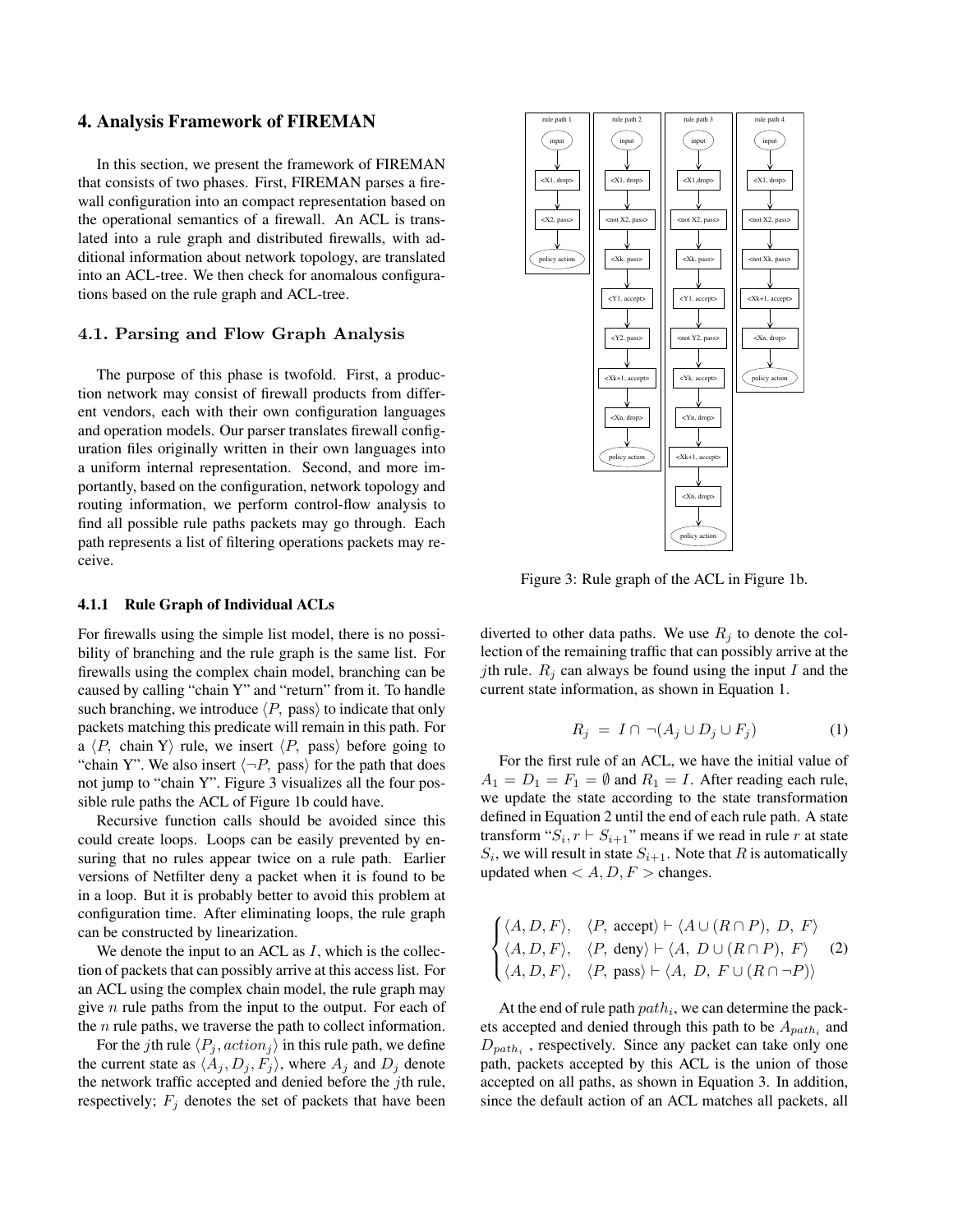packets will be either accepted or denied (Equation 4).

$$
\begin{cases}\nA_{ACL} &= \bigcup_{i \in path_i} A_{path_i} \\
D_{ACL} &= \bigcup_{i \in path_i} D_{path_i}\n\end{cases}
$$
\n(3)

$$
\begin{cases}\nA_{ACL} \cup D_{ACL} &= I_{ACL} \\
R_{ACL} &= \emptyset\n\end{cases}
$$
\n(4)

#### 4.1.2 ACL Graph of Distributed Firewalls

In the network of distributed firewalls, a packet will go through a series of ACLs to reach the destination. In this case, it needs to survive the filtering of *all* the ACLs on the path. On the other hand, a well-engineered network often has multiple paths and uses dynamic routing to improve performance and reliability. As a result, a packet could traverse different ACL paths at different times.

Given the topology as a directed graph, one can determine all the possible paths from one node to another. Since ACLs are associated with individual interface *and* a direction, one can build a tree of ACLs. Based on the information of network connectivity, one can compute the ACL tree rooted at a destination using either DFS or BFS algorithms. This tree graph reveals all the ACL paths packets may traverse to reach the destination. Note that we choose to be blind about the underlying routing and assume all the paths that are topologically feasible could be taken. This is because routing is designed to be dynamic and adaptive to link failures and loads. And firewall configuration should behave correctly and consistently regardless of the underlying routing dynamics.

For a large and well-connected graph, the number of paths can be large. For the portions of network that are not involved in packet filtering, and therefore do not interfere with the firewall configurations, we use abstract virtual nodes as representations. This approach can greatly reduce the complexity of the graph but can still keep the relevant information. For the network illustrated in Figure 2, we use three abstract virtual nodes "outside", "DMZ" and "inside" to indicate the untrusted Internet, DMZ and trusted internal network, respectively. Data paths between these three virtual nodes are often the primary concern of firewall administrators. Note that this paper uses the traffic from "outside" to "inside" for discussion. Our algorithm is general enough to consider traffic between any two points in the network.

Figure 4 shows the ACL tree built for Figure 2. For any given ACL tree graph, ACLs are either in series, parallel, or a combination of them. For a set of  $n$  ACLs in series (parallel), packets need to survive the filtering decision of *all* (*any*) of them. Therefore, the accepted set of packets is the intersection (union) of these ACLs accepted independently.



Figure 4: ACL tree.

| Serial                                             | Parallel                                                              |
|----------------------------------------------------|-----------------------------------------------------------------------|
| $A_{acl}$<br>$acl\in n$<br>$D_{acl}$<br>$acl\in n$ | $A_{acl}$<br>$4 =$<br>$acl\in n$<br>$D_{acl}$<br>$D =$<br>$acl \in n$ |

Figure 5: Equations for ACLs in serial or parallel.

Based on Equations listed in Table 5, we can analyze firewall rules in the context of networks and distributed firewalls. Consider Figure 4 as an example. We assume the input from "outside" to be  $\Omega$ , the entire set of possible packets. This is more conservative than what happens in reality. However, we believe this is justified for security reasons since "outside" is beyond the control of local administration.

One can determine that  $I_{Y0}$ , the input for Y0, is  $I_{Y0} =$  $A_{W0} \cup (A_{X0} \cap A_{X1})$ . The entire set of packets that can reach the internal network from the Internet is

$$
A = A_{W0} \cup (A_{X0} \cap A_{X1}) \cap A_{Y0}
$$
  

$$
\cup A_{W0} \cup (A_{X0} \cap A_{X1}) \cap A_{Z0}
$$
  

$$
= A_{W0} \cup (A_{X0} \cap A_{X1}) \cap A_{Y0} \cup A_{Z0}
$$
 (5)

### 4.2. Checking for Anomalies

Based on the rule graph, we perform local checks for individual firewall. Distributed firewall checks are based on both the ACL-tree and rule graph. We describe the algorithms below in detail.

### 4.2.1 Local Check for Individual Firewalls

FIREMAN performs local check for individual ACLs without considering the interaction with other firewalls in the network. Since a firewall can rely on the filtering action of other firewalls to achieve policy conformance, local checks focus on checking inconsistency and inefficiency. The local check is performed after parsing each rule, and just before updating the state as defined in Equation 2.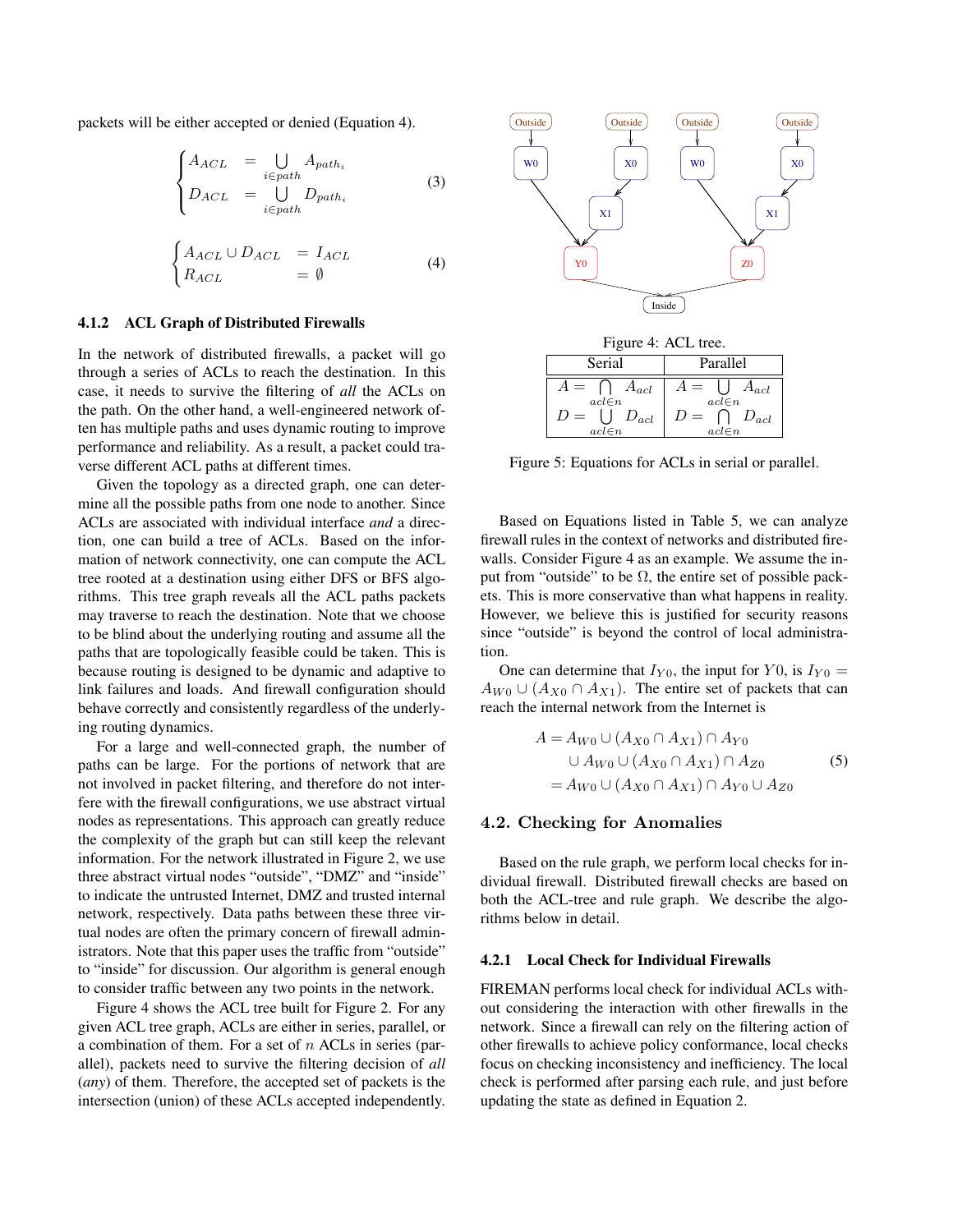The input to an ACL is the entire set ( $I = \Omega$ ), and  $A_1 =$  $D_1 = F_1 = \emptyset$ . We process each rule in sequence based on its type:

For  $\langle P$ , accept $\rangle$  rules:

- 1.  $P_j \subseteq R_j \Rightarrow$  good: This is a good rule. It defines an action for a new set of packets, and it does not overlap with any preceding rules.
- 2.  $P_j \cap R_j = \emptyset \Rightarrow$  masked rule: This is an "error". This rule will not match any packets and action defined here will never be taken.
	- (a)  $P_i \subseteq D_i \Rightarrow$  shadowing: This rule intended to accept some packets which have been denied by preceding rules. This contradiction reveals a misconfiguration.
	- (b)  $P_i \cap D_i = \emptyset \Rightarrow$  redundancy: All the packets have been accepted by preceding rules or will not take this path.
	- (c) else  $\Rightarrow$  redundancy and correlation: Part of the packets for this rule have been denied. Others are either accepted or will not take this path. Rule  $i$  itself is redundant since it will not match any packets. Some preceding rule has correlation with rule  $j$  also.
- 3.  $P_j \nsubseteq R_j$  and  $P_j \cap R_j \neq \emptyset \Rightarrow$  partially masked rule:
	- (a)  $P_j \cap D_j \neq \emptyset$  ⇒ correlation: Part of the packets intend to be accepted by this rule have been denied by preceding rules. This raises a "warning".
	- (b)  $\forall x \leq j, \exists \langle P_x, \text{ deny} \rangle \text{ such that } P_x \subseteq P_j \Rightarrow \text{gen-}$ eralization: Rule  $i$  is a generalization of rule x since rule  $x$  matches a subset of the current rule  $\dot{\gamma}$  but defined a different action. This is a "warning".
	- (c)  $P_j \cap A_j \neq \emptyset$  and  $\forall x < j$ ,  $\exists \langle P_x, \text{ accept} \rangle$  such that  $P_x \subseteq P_i$   $\Rightarrow$  redundancy: If rule  $\langle P_x, \text{ accept} \rangle$  is removed, all the packets that match  $P_x$  can still be accepted to the current  $\langle P_i, \text{ accept} \rangle$ . Therefore, rule  $\langle P_x, \text{ accept} \rangle$  is redundant. This is an "error".

Similarly for  $\langle P$ , deny $\rangle$  rules:

- 1.  $P_j \subseteq R_j \Rightarrow \text{good.}$
- 2.  $P_i \cap R_j = \emptyset \Rightarrow$  masked rule.
	- (a)  $P_i \subseteq A_i \Rightarrow$  shadowing: This rule intended to deny some packets which have been accept by preceding rules. This could be a serious security violation.
- (b)  $P_i \cap A_j = \emptyset \Rightarrow$  redundancy: All the packets have been denied by preceding rules or will not take this path.
- (c) else  $\Rightarrow$  redundancy and correlation: Part of packets for this rule have been accepted. Others are denied or will not take this path.
- 3.  $P_j \nsubseteq R_j$  and  $P_j \cap R_j \neq \emptyset \Rightarrow$  partially masked rule.
	- (a)  $P_j \cap A_j \neq \emptyset$  ⇒ correlation: Part of the packets intend to be denied by this rule have been accepted by earlier rules.
	- (b)  $\forall x \leq j, \exists \langle P_x, \text{ accept} \rangle \text{ such that } P_x \subseteq P_j \Rightarrow$ generalization: Rule  $j$  is a generalization of rule x since rule x matches a subset of the current rule j but defined a different action.
	- (c)  $P_j \cap A_j \neq \emptyset$  and  $\forall x < j$ ,  $\exists \langle P_x, \text{ deny} \rangle$  such that  $P_x \subseteq P_j \Rightarrow$  redundancy: If rule  $\langle P_x, \text{ deny} \rangle$  is removed, all the packets that match  $P_x$  can still be denied by the current rule. Therefore, rule  $\langle P_x, \text{ deny} \rangle$  is redundant. This is an "error".

### 4.2.2 Checks for Distributed Firewalls

After passing the local checks, FIREMAN will perform distributed checks for network of firewalls. Such a check is performed based on the ACL-tree derived in Section 4.1.2. We start from the top level ACLs of the tree and go downwards level by level. At the top level, input to an ACL is the entire set ( $I = \Omega$ ), and  $A_1 = D_1 = F_1 = \emptyset$ . Starting from the second level, we use Equations in Table 5 to derive the  $I$  set to the ACL. Based on the input  $I$ , we again traverse through rules in the ACL based on the same transformations defined in Equation 2.

For  $\langle P$ , accept $\rangle$  rules:

- 1.  $P \subseteq I \Rightarrow$  good: This is not a redundancy as in the case of local checks. A packet need to be accepted by *all* firewalls on its path to reach destination.
- 2.  $P \subseteq \neg I \Rightarrow$  shadowing: This rule is shadowed by upstream ACLs. It tries to accept some packets that are blocked on *all* reachable paths. This kind of inconsistency can manifest as connectivity problems which are difficult to troubleshoot manually.

For  $\langle P$ , deny $\rangle$  rules:

1.  $P \subseteq I \Rightarrow$  raised security level?: This probably reveals a raised security level. In the case of Figure 2, certain packets might be allowed to access the DMZ but not the internal network. Therefore, ACLs W0, X1 and  $X0$  will accept these packets but ACL  $Y0$  will deny them.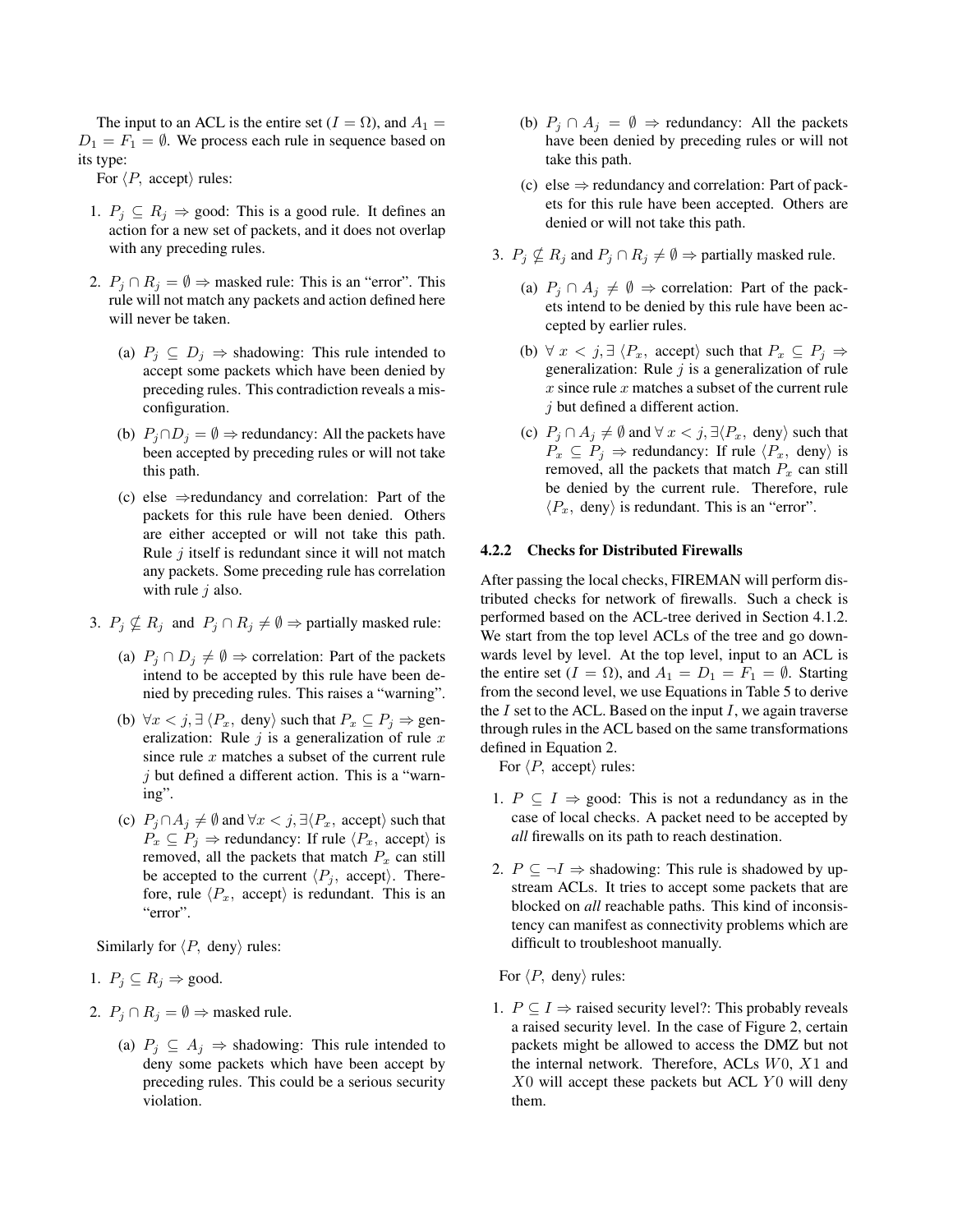2.  $P \subseteq \neg I \Rightarrow$  redundancy?: This is probably a redundancy since the packets to be denied will not reach this ACL anyway. However, multiple lines of defense are often encouraged in practice to increase overall security level. This should be performed with caution by the administrator.

# 4.2.3 Checks at the Root of the ACL Tree

The root of the ACL tree is the destination, which is also the network we want to secure. Assume the root has  $m$ children, and child j gives input to the root as  $I_i$ . We want to ensure that all the inputs are the same. Otherwise, this is a "cross-path inconsistency" as discussed in Section 3.2.3.

$$
\forall j \in m, I_j = I \tag{6}
$$

*Policy conformance* is checked by comparing the input I to the root of the ACL tree with the *blacklist* and *whitelist*. Since firewalls can rely on others to achieve policy conformance, checking at the root allows us to make the judgement based on the complete information of the entire ACL tree.

- I ∩blacklist  $\neq \emptyset$  ⇒ policy violation: The firewalls accept some packets forbidden by the stated policy. This is a security violation.
- whitelist  $\not\subseteq I \Rightarrow$  policy violation: The firewalls deny some protected packets. This causes disrupted service.

### 4.3. Formal Properties and Discussions

With respect to our definitions of misconfigurations in Section 3, we have a soundness and completeness theorem for our analysis.

Theorem 1 (Soundness and Completeness) *Our checking algorithm is both sound and complete:*

- *If the algorithm detects no misconfigurations, then there will not be any misconfigurations (*soundness*).*
- *Any misconfiguration detected by the algorithm is a real misconfiguration (*completeness*).*

We can achieve both soundness and completeness (i.e., neither false negatives nor false positives) because firewalls are essentially finite-state systems. We perform symbolic model checking covering every path and every packet, that is we are doing exhaustive testing in an efficient manner.

Our algorithm is sound and complete with respect to our classification of misconfigurations. However, certain misconfigurations viewed as errors by one administrator may not be viewed as errors by others. The concrete judgments for these cases depends on the intention of the particular administrator. There are cases where we cannot make concrete judgments and can only raise "warnings." These cases include, for example, *correlations* and *generalizations* for intra-firewall checks, and *raised security level* and *redundancy* for inter-firewall checks. This happens because we, as tool writers, do not know the intention of the administrator. This *intention gap*, however, does not affect our claim that the algorithm is sound and complete. Our tool raises "warnings" and leaves the decision to the administrator, who surely knows his/her own intention.

# 5. Implementation and Evaluation

### 5.1. BDD Representation of Firewall Rules

Updating state information for firewall rules and ACL graphs requires an efficient representation of the predicates of individual rules or any collection of the predicates. In addition, we must be able to implement efficient set operations with this representation. FIREMAN uses binary decision diagrams (BDDs) [4] to represent predicates and perform all the set operations. The BDD library used in FIREMAN is BuDDy [22], which provides efficient dynamic memory allocation and garbage collection.

BDD is an efficient data structure which is widely used in formal verification and simplification of digital circuits. A BDD is a directed acyclic graph that can compactly and canonically represent a set of boolean expressions. The predicates of firewall rules describe constraints on certain fields of the packet header. We can represent them compactly and compute them efficiently using BDDs. For example, a source IP block 128.0.0.0/8 can be represented as  $x_1x_2'x_3'x_4'x_5'x_6'x_7x_8'$ , whose corresponding BDD is shown in Figure 6a. In a BDD graph, the non-terminal vertices represent the variables of the boolean function, and the two terminal vertices represent the boolean values 0 and 1. To check if another source IP block is a subset of this IP block requires only a single *bdd\_imp* (i.e.,  $\Rightarrow$ , the logical implication) operation.

Performing set operations such as *intersection*, *union* and *not* on BDDs is also straightforward using BuDDy. Figure 6c presents the union of source IP 128.0.0.0/8 (Figure 6a) and 192.0.0.0/8 (Figure 6b). Note that BDDs can automatically summarize the two IP blocks and produce a canonical form for the union.

### 5.2. Building Blacklist

FIREMAN checks for policy violations based on given *blacklist* and *whitelist*. Although policy definitions are subjective to individual institutions, there are some wellunderstood guidelines we believe that most administrators would want to observe. Therefore, FIREMAN checks for a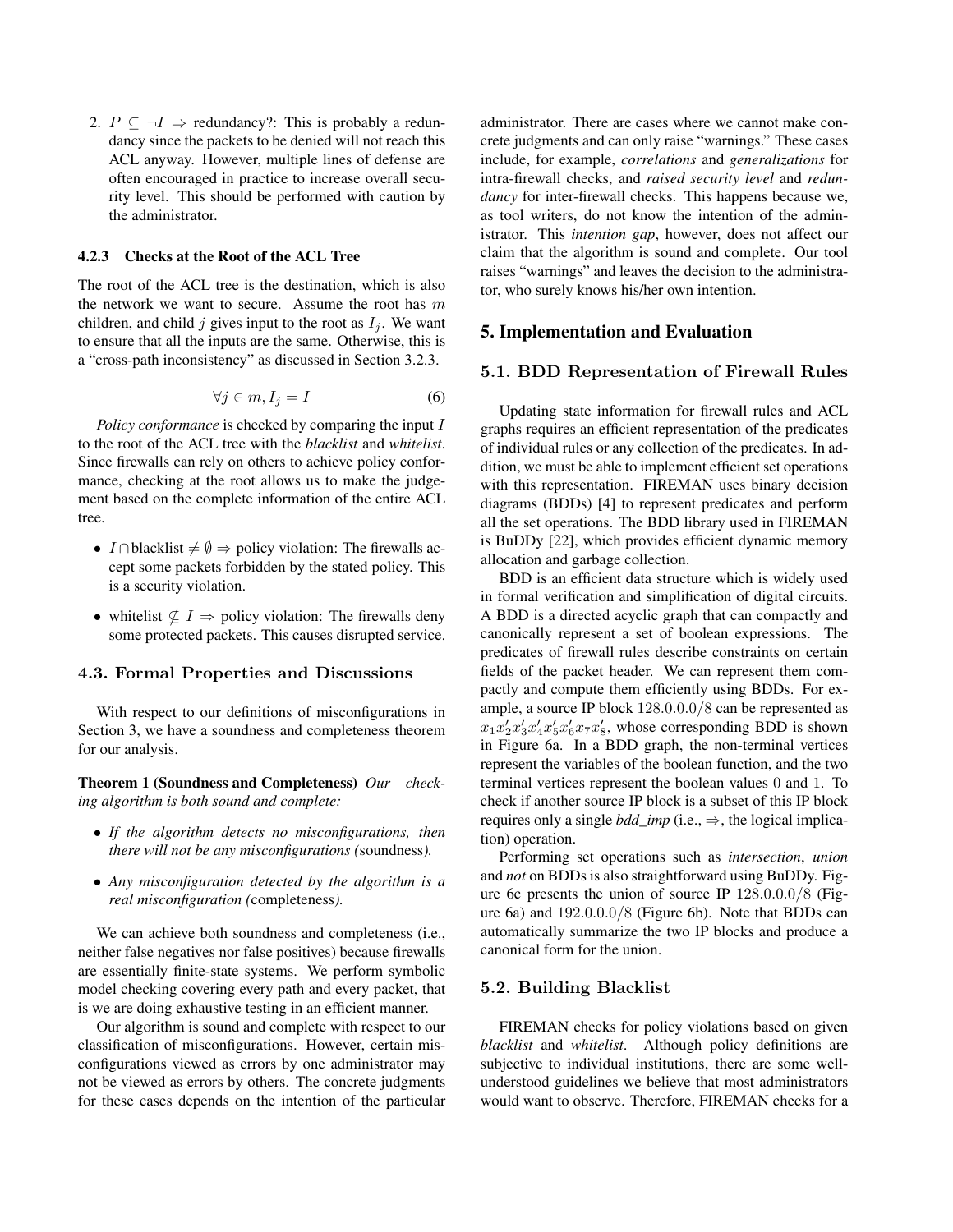

Figure 6: Using BDDs to represent and operate on firewall rules.

list of default policies based on our understanding of common requirements. The actual users of FIREMAN can modify the blacklist and whitelist to suite their own policy-level decisions.

The default blacklist of FIREMAN is built based on the bogon list [9] and 12 common mistakes pointed out by Wool [31]. For each IP block  $B$  listed on the bogon list, we read them as "deny any B any" and "deny any any B" rules to indicate that packets with either source IP in B or destination IP in B should be denied.

Most rules listed in [31] can be encoded into the blacklist as well. Insecure or external access to firewall management can be encoded as "deny tcp any firewall telnet" which prevents telnet access to the firewall or "deny any external firewall" which prevents external access to the firewall. Insecure services like NetBios and Portmapper/Remote Procedure Call can be encoded as "deny any any any netbios" which prevents access to NetBios.

As discussed in Section 4.2.3, the blacklist describes prohibited behaviors and FIREMAN checks the firewall configurations against each item defined in the blacklist. The current implementation of FIREMAN does not define a default whitelist and this check is thus omitted. However, it is easy to write a list of predicates and FIREMAN can read them as "accept" rules and use it to compare against the input set  $I$  at the root of ACL tree.

# 5.3. Misconfigurations Discovered

Obtaining production firewall configuration scripts is not easy because they contain sensitive security information.

Table 5 lists the configuration files that we were able to obtain to test FIREMAN:  $PIX1$  is for a Cisco PIX firewall used at an enterprise network; BSD1 is using OpenBSD packet filter at a campus network; and  $PIX2$  is used by another enterprise network. Both  $PIX1$  and  $BSD1$  are actively used in production. All the script excerpts presented here have been modified to private IP address blocks. In Table 5, the columns " $P$ ", " $C$ ", and " $E$ " list respectively the number of policy violations, the number of inconsistencies, and the number of inefficiencies detected for each firewall configuration.

| Firewall | Product       | #ACLs | $\#rules$ |  |  |
|----------|---------------|-------|-----------|--|--|
| PIX1     | PIX 6.03      |       | 249       |  |  |
| BSD1     | <b>BSD PF</b> |       | 94        |  |  |
| PIX2     | PIX 6.03      |       | 36        |  |  |

Table 5: Configuration files and misconfigurations.

### 5.3.1 Policy Violations  $(P)$

Policy violations are observed on all three configurations. BSD1 explicitly denied 10.0.0.0/8, 172.16.0.0/12 and 192.168.0.0/16. In addition, the administrator commented that he/she wanted to deny all unroutable packets. Therefore, we infer that BSD1 is tasked to deny all unroutable packets. However, FIREMAN reveals that other unallocated IP address blocks such as  $2.0.0.0/8$  and  $5.0.0.0/8$ . are implicitly allowed by rules like "accept udp any any port domain, ntp."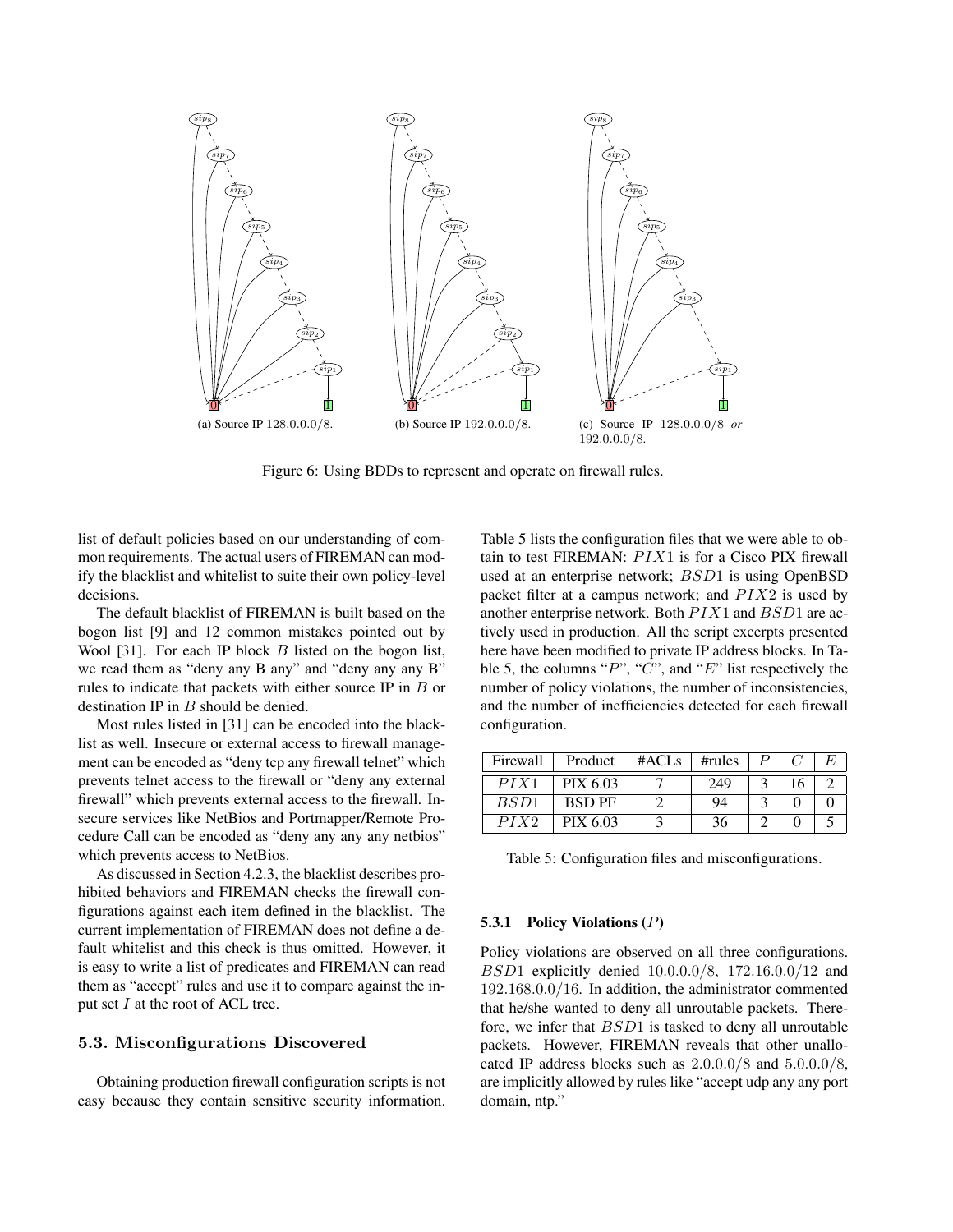A similar problem is identified in  $PIX1$ . Only two of the three private IP blocks are explicitly denied. It is interesting to note that while most administrators will not hesitate to block private IP address blocks, they may be reluctant to setup rules to filter unallocated IP address blocks as discussed in Section 3.1. FIREMAN can be configured to read the latest bogon file every time it runs so that the bogon list is up to date. It can be used to enforce the policy to block all unroutable IP blocks.

Some of the 12 errors pointed by Wool [31] are observed on these three configurations. In particular, none of the three firewalls pays special attention to secure the firewall itself. They are not configured with a stealth rule to hide itself or limit the access to internal addresses and secure protocols. The default blacklist in FIREMAN has a rule which denies any packets to the firewall itself not from internal network ("deny any !internal\_IP firewall\_IP"). FIREMAN diagnoses this problem by noting that the conjunction of input to the root of the ACL tree  $(I)$  and the blacklist is not empty.

Our results agree well with Wool's observation that firewall configurations often do not conform to wellunderstood security policies. In addition, FIREMAN is fully automated and does not require an experienced firewall/security expert to diagnose the problems.

# 5.3.2 Inconsistencies (C)

| 1. | accept icmp any 10.2.53.192/32        |
|----|---------------------------------------|
| 2. | accept icmp any 10.2.54.3/32          |
| 3. | accept icmp any 10.2.53.249/32        |
| 4. | accept icmp any 10.2.53.250/32        |
| 5. | deny icmp any $10.2.53.0/24$ echo     |
| 6. | deny icmp any 10.2.53.0/24 traceroute |
| 7. | deny icmp any $10.2.54.0/24$ echo     |
| 8. | deny icmp any 10.2.54.0/24 traceroute |
| 9. | accept icmp any any                   |
|    |                                       |

Table 6: Inconsistencies found in  $PIX1$ .

FIREMAN reported 8 correlations and 8 generalizations on one of the ACL in  $PIX1$  which contains 141 rules. The rules causing the alarms are listed in Table 6. Rules 1–4 are accepting icmp access to individual hosts, and rules 5–8 are blocking icmp echo and traceroute to their networks. Therefore rules 1,3, and 4 are correlated with rules 5 and 6, and similarly, for rule 2 and rules 7, 8. Rule 9 is a generalization of rules 1–8.

This script probably does not have any misconfigurations. As discussed, correlations and generalizations can often be tricks used by administrators to represent rules efficiently.

### 5.3.3 Inefficiencies (E)

FIREMAN noted 5 redundancies in  $PIX2$ . As shown in Table 7, rules 2 and 3 will not match any packets because they are matching a subset of those matched by rule 1. In addition, rule 4 is a generalization of rules 1, 2 and 3. One could keep only the rule 4 and achieve the same effect.

|     | 1. accept ip $192.168.99.0/24$ 192.168.99.0/24 |
|-----|------------------------------------------------|
| 2.  | accept ip 192.168.99.56/32 192.168.99.57/32    |
| 3.1 | accept ip 192.168.99.57/32 192.168.99.56/32    |
| 4.  | accept ip 192.168.99.0/24 any                  |

Table 7: Inefficiencies found in  $PIX2$ .

Another redundancy FIREMAN caught is in  $PIX1$ , which explicitly denies 10.0.0.0/8 and 192.168.0.0/16 in some of its ACLs. However, since these two rules are the last two rules in the ACL, and the default action of PIX is to deny anything remaining, these two rules are unnecessary and reported as *redundancy*. Private communication with the administrator confirmed this observation, and the redundant rules will be removed.

### 5.4. Performance and Scalability

The complexity of intra-firewall checking is determined by the complexity of checking each rule and the number of rules in a configuration. Our algorithm performs the usual set operations, conjunction, disjunction, and complementation, on the  $A, D$ , and  $F$  sets for each rule. Our implementation (cf. Section 5) uses binary decision diagrams (BDDs) to represent these sets canonically for efficient processing. On firewalls using the simple list model, our algorithm traverses each rule exactly once, so the total running time is  $O(n)$ , where n is the number of rules. This is witnessed in Figure 7, which shows that the average time required to check an ACL is proportional to its length for synthetically generated ACLs of different lengths. For example, it took FIREMAN less than 3 seconds to check an 800-rule ACL. Our algorithm scales better than Al-Shaer's [2], which compares two rules at a time and has a complexity of  $O(n^2)$ .

For firewalls using the complex chain model, we can achieve  $O(n)$  time complexity with the following optimizations: (1) storing the state information and reusing it; and (2) merging the state information whenever possible. Next, we discuss in more detail these optimizations together with distributed firewall checking.

For distributed firewalls, the number of paths from "outside" to "inside" may be exponential. For example, for a graph with  $m$  nodes and an average outdegree  $k$ , there can be  $O(k^m)$  simple paths in the worst-case. As firewalls often reside on normal routers,  $m$  and  $k$  may be large.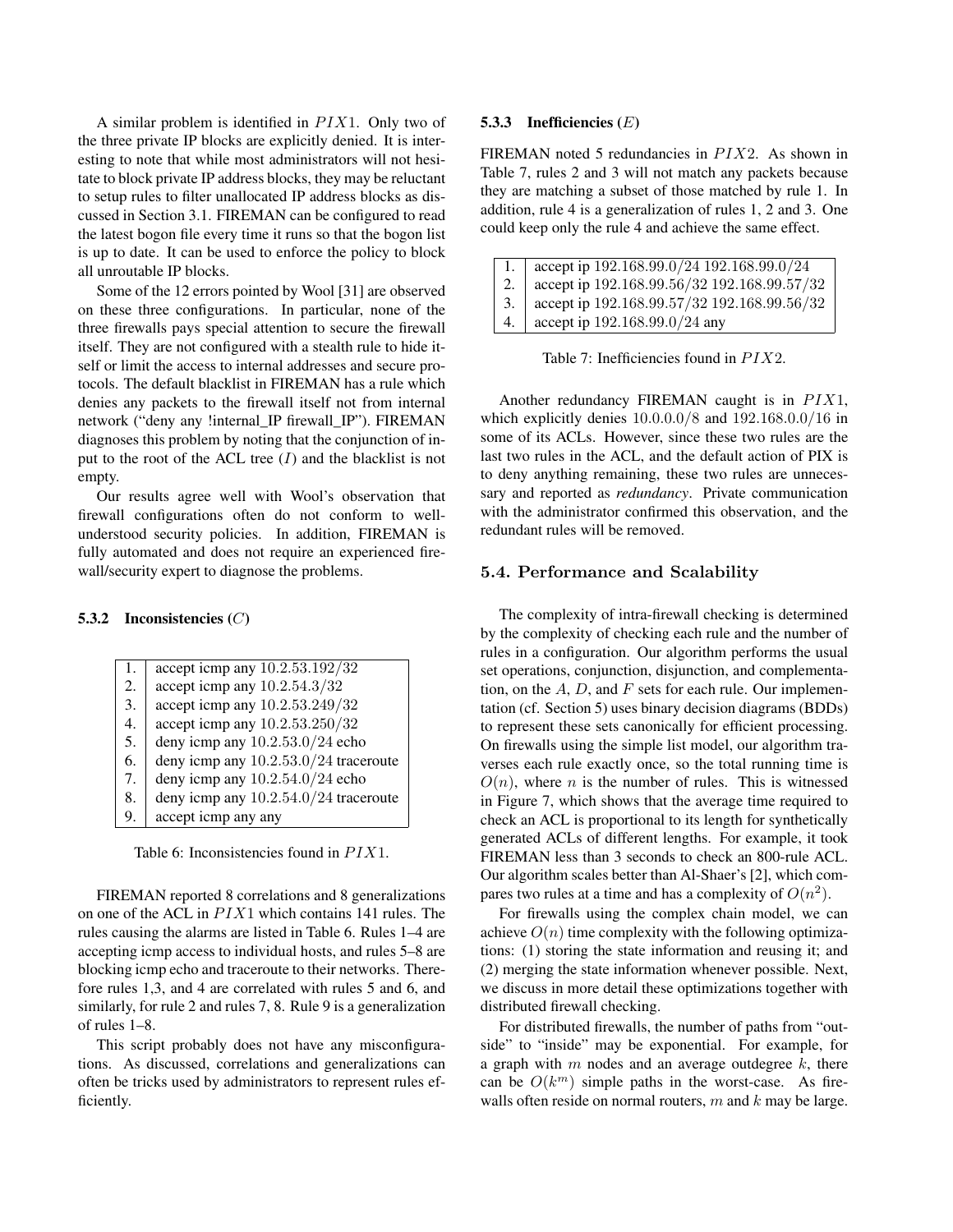

Figure 7: Performance on checking individual firewalls.



Figure 8: Performance on checking distributed firewalls.

Since checking each path separately would not scale, FIRE-MAN uses the following techniques to improve its scalability. First, FIREMAN avoids unnecessary nodes and branching. Since firewalls and ACLs are rarely deployed in the network core, FIREMAN can reduce the number of nodes by combining a network of routers without ACLs into a single *abstract virtual node*. For instance, FIREMAN treats the DMZ in Figure 2 as a single node. Second, FIREMAN merges the paths where possible using Equations in Table 5 from Section 4. For example, consider the ACL tree in Figure 4. Instead of traversing

and

outside 
$$
\rightarrow X0 \rightarrow X1 \rightarrow Z0 \rightarrow
$$
 inside

outside  $\rightarrow$   $W0 \rightarrow Z0 \rightarrow$  inside

separately, FIREMAN merges the two paths at Z0. Finally, FIREMAN saves intermediate results for reuse later. In Figure 4, FIREMAN checks the ACLs  $W0$ ,  $X0$  and  $X1$  only once because the left and the right branches are symmetric. When an ACL appears multiple times in an ACL tree, FIREMAN rechecks the ACL while traversing the tree only if the ACL receives different input sets on different paths.

In Figure 8, we randomly generated a network of  $m$  firewalls, where each firewall connects to  $k$  other firewalls. When either  $m$  or  $k$  was small, distributed checking finished within seconds. When  $m > 15$  and  $k > 5$ , distributed checking took several minutes. Even in the worst case with  $m = 20$  and  $k = 5$  (which we think is rare in enterprise networks), FIREMAN completed in under 20 minutes. Because FIREMAN runs offline, we believe that FIREMAN is scalable enough to check most distributed firewalls effectively.

# 6. Related Work

There are numerous studies on network topology, IP connectivity [5, 18, 28], and router configurations [10, 13, 14, 25]. Maltz et al. [26] reverse engineered routing design in operational networks using static analysis on dumps of the local configuration state from each router. These configuration files were automatically processed to abstract routing process graphs, route pathway graphs and address space structures. With these abstractions, network structure and routing operation in a global view were retrieved for further analysis. The subsequent work by the same authors [16] presented a unified modeling of packet filters and routing protocols to characterize *reachability* of a network. Our work makes another step towards understanding how distributed firewalls, as one of the "packet transformers" in the network, influence end-to-end behavior.

Firmato and Fang [3, 27] are a set of management and analysis tools that interact with users on queries about firewall rules. Lumeta [30] improved the usability of Fang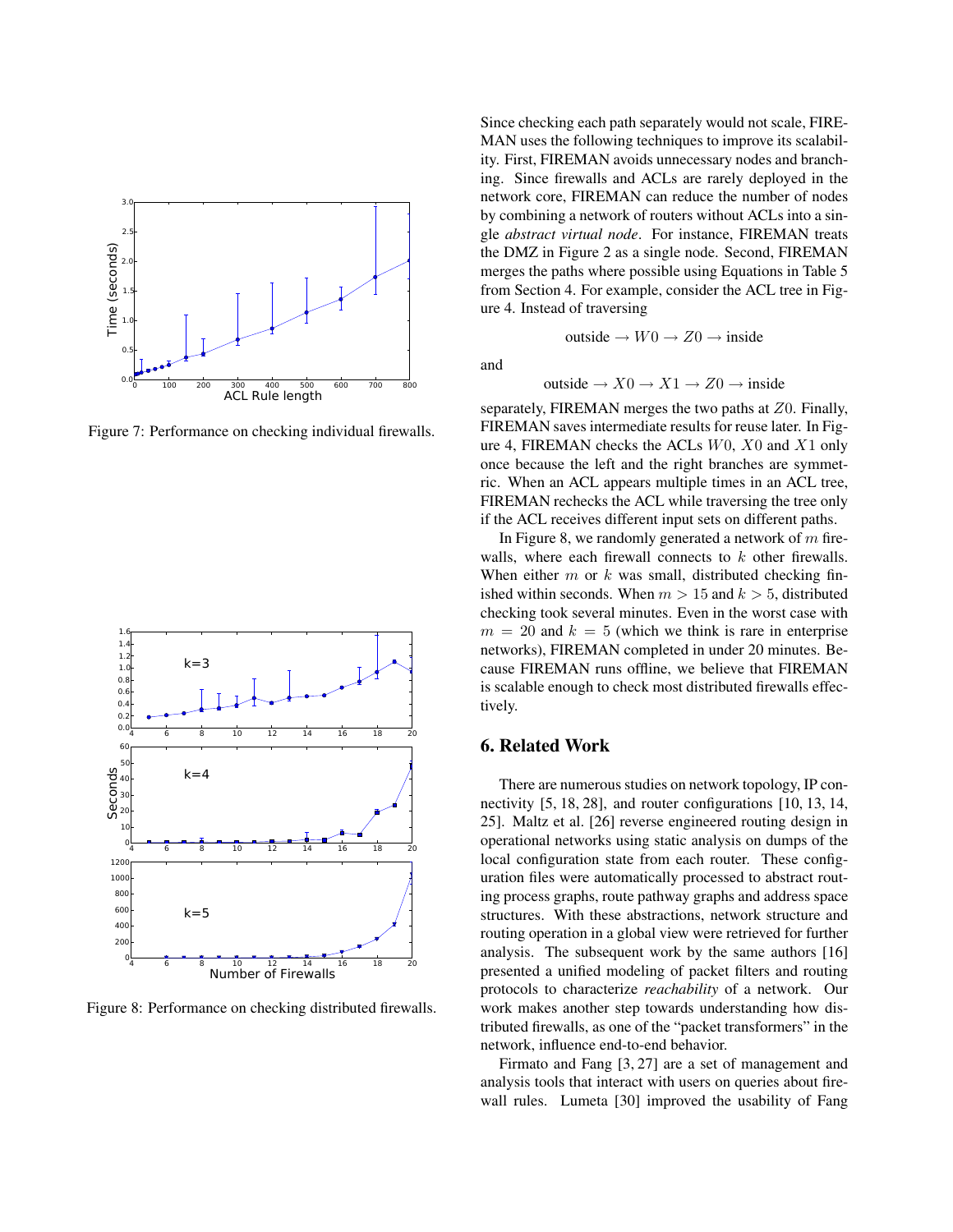by automating the queries to check if firewalls are configured according to user expectations. Both tools take a minimum network topology description and firewall configurations as input to build an internal representation of firewall rules which users can query. Such tools are essentially lightweight testing tools and do not offer the advantage of full coverage as static analysis tools do. Our goal is different and focus on checking for misconfigurations.

Guttman and Herzog [19, 20] proposed formal modeling approach to ensure network-wide policy conformance. They used BDDs to model "abstract packet". Their goal was to verify that filters in a network implement a highlevel policy, rather than to look for internal inconsistencies in the policies.

The work closest to ours is "Firewall Policy Advisor" by Al-Shaer and Hamed [1,2]. Our classification of misconfigurations is inspired by them, but are more general and complete. The key distinction of FIREMAN is its capability to evaluate firewall configurations as a whole piece, not just limited to relation between *two* firewall rules. In addition to inconsistencies, FIREMAN also checks for policy violations and inefficiencies. Furthermore, FIREMAN works on any network topology and requires only a linear traversal through the rules. Our experiment running FIREMAN captured all misconfigurations in their sample scripts [2]

Gouda and Liu [17] devised a firewall decision diagram (FDD) to assist the design of firewalls, in order to reduce the size of configuration while maintaining its consistency and completeness. Their focus is on the efficiency of a single firewall. They also proposed to design multiple versions of the same firewall and check the equivalence among the N versions using FDD [23]. Eronen and Zitting [12] described an expert system based on Eclipse, a constraint logic programming language to render Cisco router access lists.

Hazelhurst et al. [21] proposed to use BDD to represent firewall rules and access lists. Their goal was to achieve fast lookup through better hardware router implementation using BDDs. We chose BDD to represent not only individual rules but also the collective behavior of whole set of rules. Our focus is on checking the security properties of firewall rules on existing architectures.

# 7. Conclusions

In this paper, we have presented a novel static analysis approach to check firewall configurations. First, we have proposed a framework for modeling individual and distributed firewalls. Second, we have designed a static analysis algorithm to discover various misconfigurations such as policy violations, inconsistencies and inefficiencies, at various levels including intra-firewall, inter-firewall, and crosspath. Our technique is based on symbolic model checking, using binary decision diagrams to compactly represent and efficiently process firewall rules. Compared to other related research, our method is scalable and offers full-coverage of all possible IP packets and data paths. Our analysis algorithm is both sound and complete, thus has no false negatives and false positives.

We have implemented our approach in a toolkit called FIREMAN, which uses BDDs to represent firewall rules. Inspecting misconfigurations is fast, scalable and requires a minimum amount of memory. In our experiments, FIRE-MAN was able to uncover misconfigurations on firewalls running in production environment. We believe FIREMAN is a useful and practical tool for network administrators as well as personal firewall users.

### 8. Acknowledgment

This work was supported in part by NSF grant NeTS-NBD #0520320. We would like to thank Monica Chow, Alex Liu, David Molnar, Daniel Oxenhandler, Ashwin Sridharan, Jimmy Su for their helpful feedback on draft versions of this paper. We would also like to thank the anonymous reviewers for their valuable comments.

# References

- [1] E. Al-Shaer and H. Hamed. Firewall policy advisor for anomaly detection and rule editing. In *Proc. IEEE/IFIP Integrated Management Conference (IM'2003)*, March 2003.
- [2] E. Al-Shaer and H. Hamed. Discovery of policy anomalies in distributed firewalls. In *Proc. IEEE Infocomm*, Hong Kong, Mar 2004.
- [3] Y. Bartal, A. J. Mayer, K. Nissim, and A. Wool. Firmato: A novel firewall management toolkit. In *Proc. 20th IEEE Symposium on Security and Privacy*, 1999.
- [4] R. E. Bryant. Graph-based algorithms for boolean function manipulation. *IEEE Trans. Computers*, 35(8), 1986.
- [5] CAIDA. Skitter tool. http://www.caida.org/tools/measurement/skitter.
- [6] D. B. Chapman. Network (in)security through IP packet filtering. In *Proceedings of the Third Usenix Unix Security Symposium*, pages 63–76, Baltimore, MD, September 1992.
- [7] H. Chen, D. Wagner, and D. Dean. Setuid demystified. In *Proceedings of the Eleventh USENIX Security Symposium*, San Francisco, CA, 2002.
- [8] W. R. Cheswick, S. M. Bellovin, and A. D. Rubin. *Firewalls and Internet Security: Repelling the Wily Hacker*. Addison-Wesley, 2003.
- [9] T. Cymru. The Team Cymru Bogon List v2.5 02 AUG 2004. http://www.cymru.com/Documents/bogon-list.html, 2004.
- [10] D. Caldwell, A. Gilbert, J. Gottlieb, A. Greenberg,G. Hjalmtysson, and J. Rexford. The cutting edge of IP router configuration. In *ACM HotNets*, 2003.
- [11] D. Engler, D. Y. Chen, S. Hallem, A. Chou, and B. Chelf. Bugs as deviant behavior: A general approach to inferring errors in systems code. In *Proceedings of ACM Symposium on Operating Systems Principles (SOSP)*, October 2001.